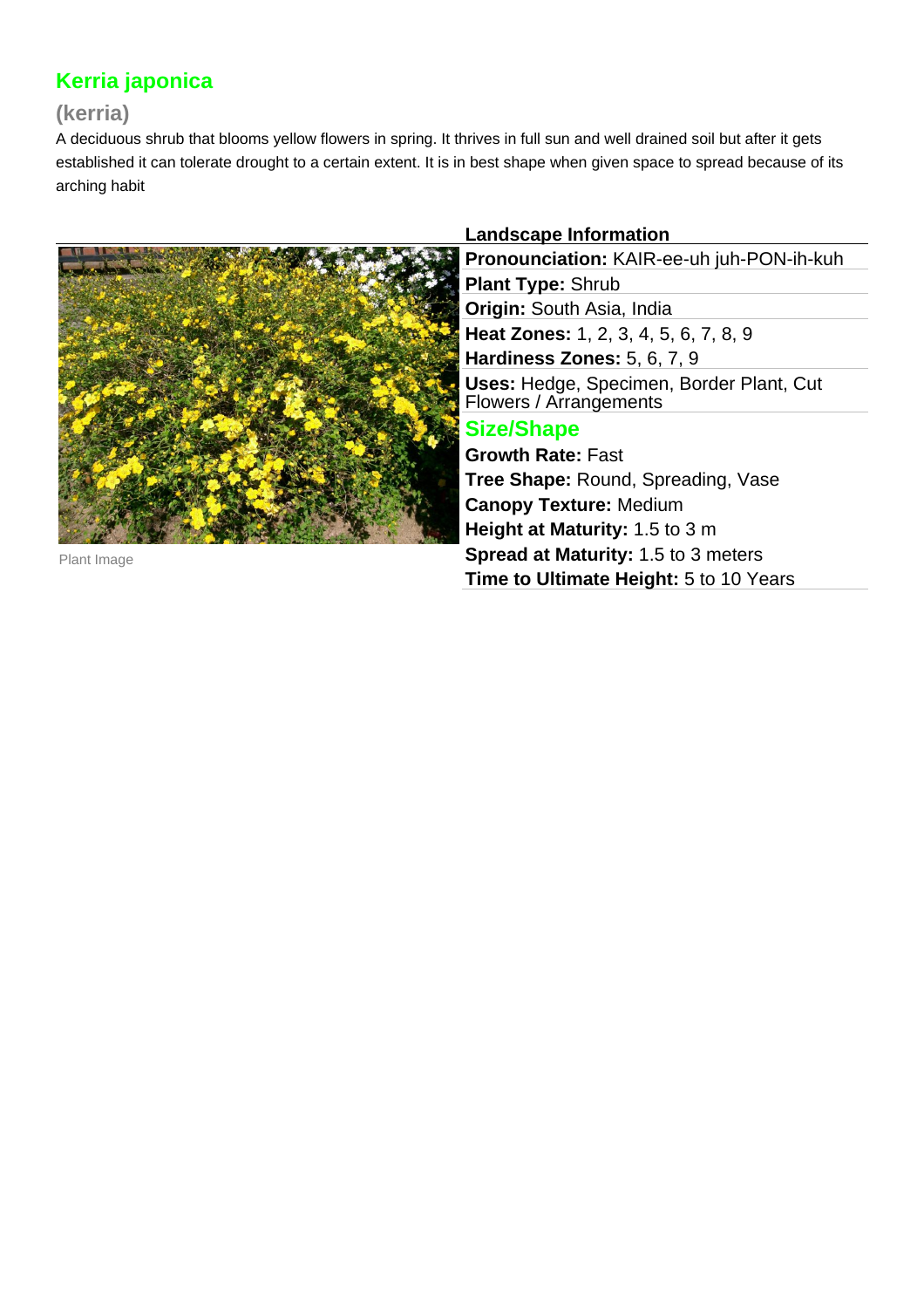# **Kerria japonica**

**(kerria)**



Flower Image

### **Botanical Description**

### **Foliage**

**Leaf Arrangement:** Alternate **Leaf Venation:** Pinnate **Leaf Persistance:** Deciduous **Leaf Type:** Simple **Leaf Blade:** 5 - 10 cm **Leaf Shape:** Lanceolate **Leaf Margins:** Serrulate, Double Serrate **Leaf Scent: Color(growing season):** Green **Color(changing season):** Yellow **Flower Flower Showiness:** True

**Flower Type:** Solitary **Flower Scent:** Pleasant **Flower Color:** Yellow **Seasons:** Spring

## **Trunk**

**Trunk Esthetic Values:** Showy, Smooth

## **Fruit**

**Fruit Type:** Follicle **Fruit Showiness:** False **Fruit Colors:** Brown, Red **Seasons:** Summer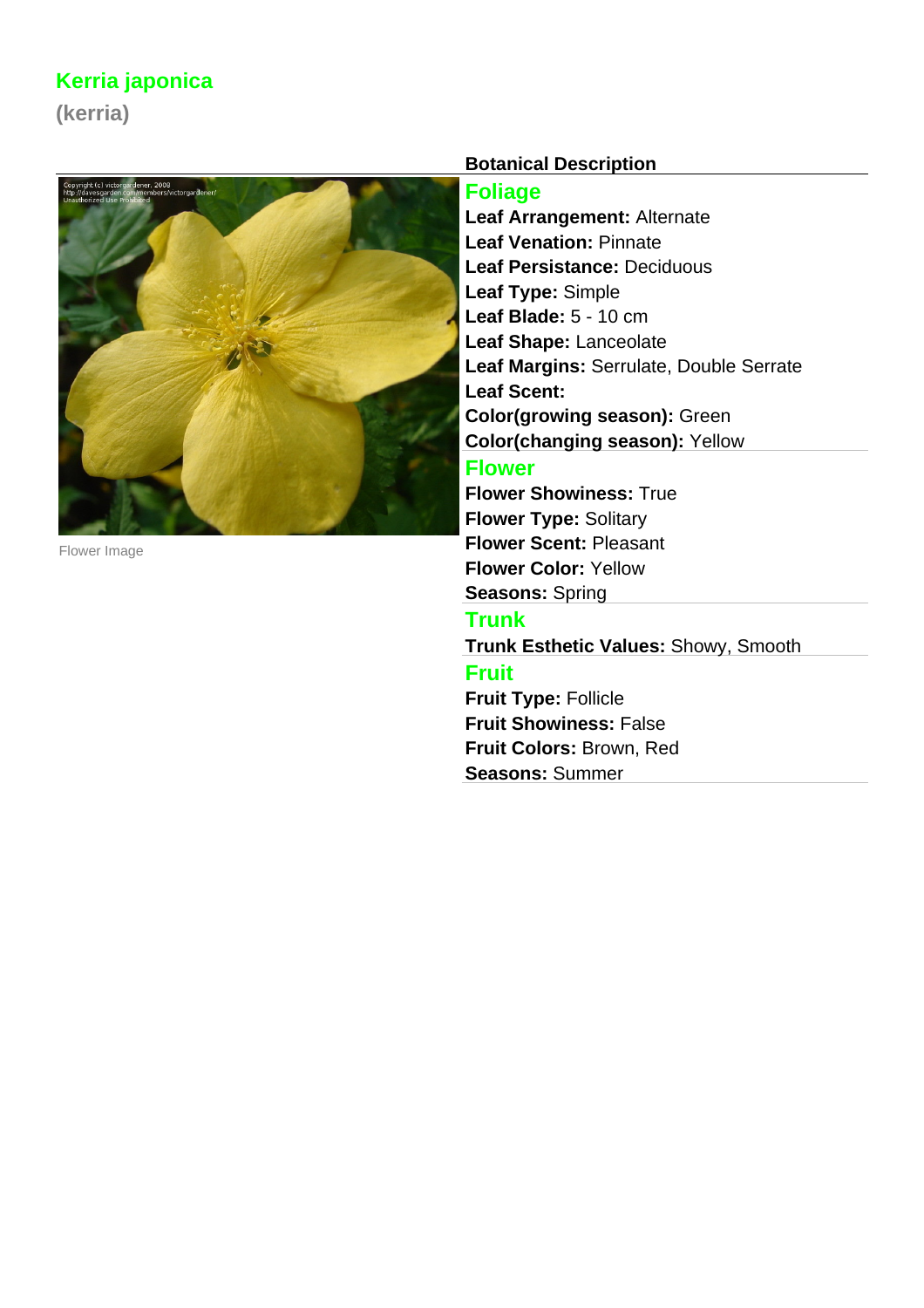# **Kerria japonica**

**(kerria)**



**Horticulture Management**

**Tolerance Drought Tolerant:** Yes **Requirements Soil Requirements:** Clay, Loam, Sand **Soil Ph Requirements:** Acidic, Neutral, Alkaline **Water Requirements:** Moderate **Light Requirements:** Full, Part **Management**

**Edible Parts: Plant Propagations: Cutting, Division** 

Leaf Image